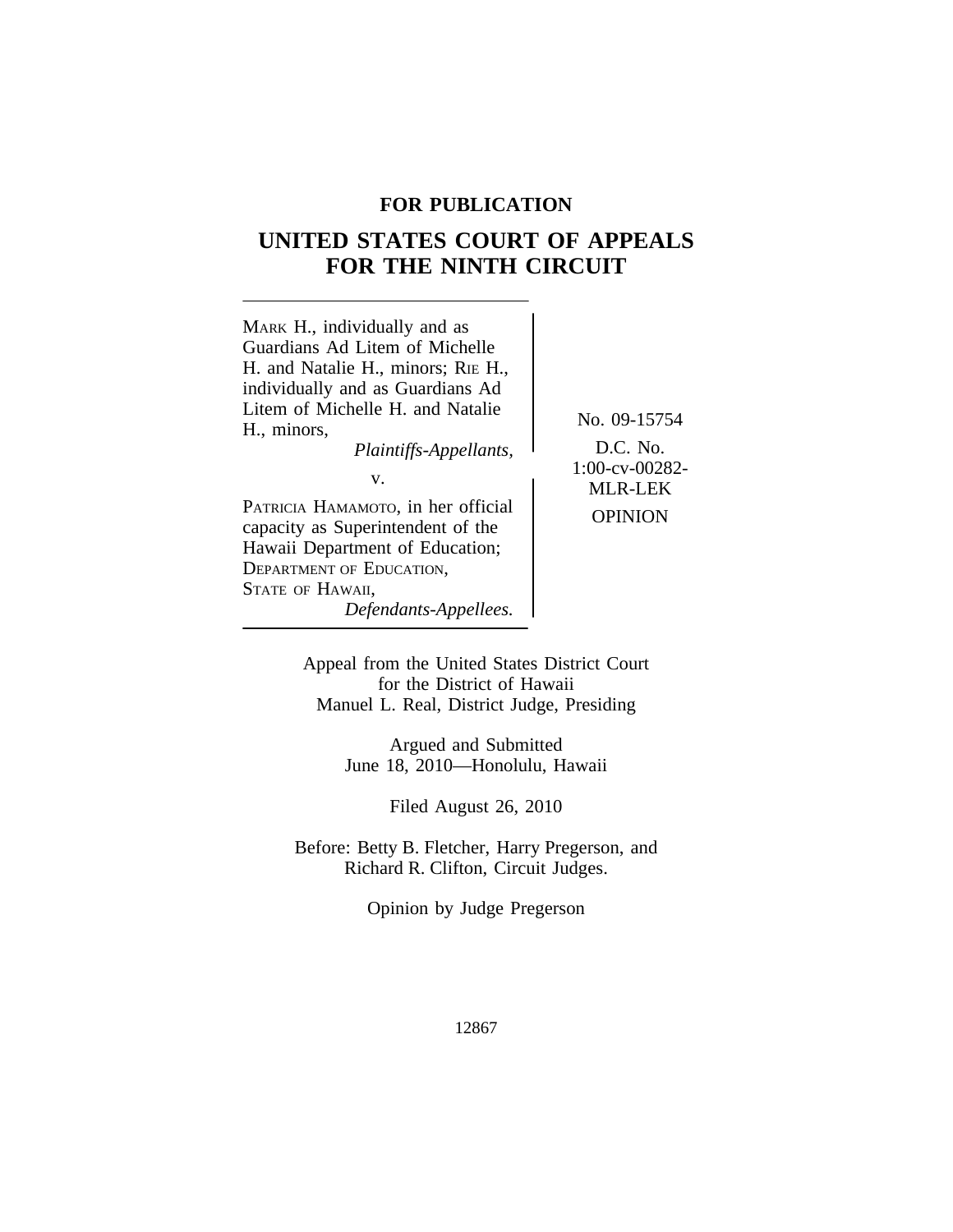## **COUNSEL**

Davis Levin Livingston, Stanley E. Levin, and Michael K. Livingston, Honolulu, Hawaii, and Keith H.S. Peck, Peck & Associates, Honolulu, Hawaii, for the plaintiffs-appellants.

Mark J. Bennett, Attorney General of Hawaii, and Dorothy Sellers, Hawaii Solicitor General, Honolulu, Hawaii, for the defendants-appellees.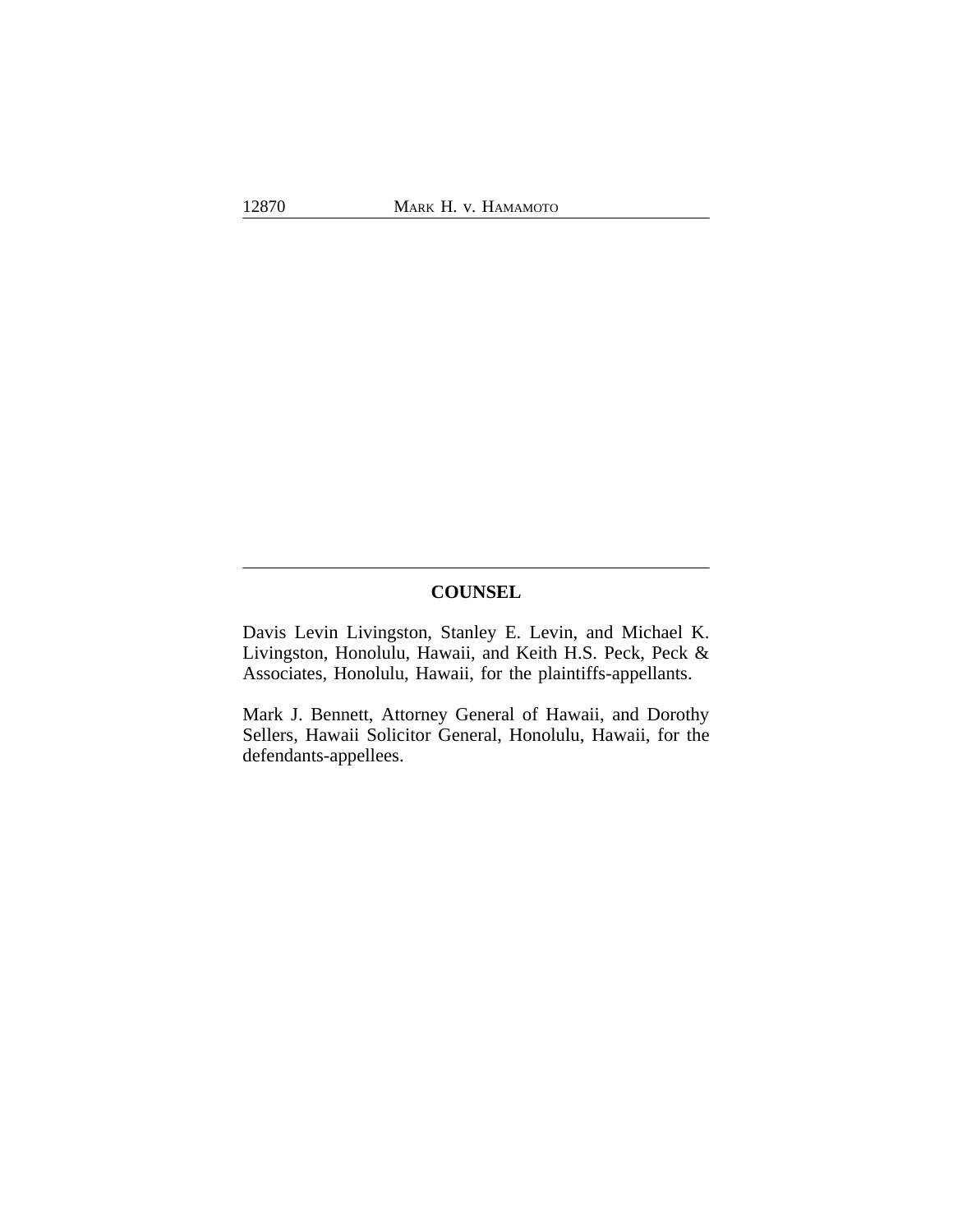#### **OPINION**

#### PREGERSON, Circuit Judge:

Following remand from our court, *Mark H. v. Haw. Dep't of Educ.*, 513 F.3d 922 (9th Cir. 2008), Mark H. and Rie H., individually and as guardians ad litem for their daughters Michelle H. and Natalie H., (collectively "H. Family") filed an amended complaint against the Hawaii Department of Education (acting through its employees), and Patricia Hamamoto, in her official capacity as Superintendent of the Hawaii Department of Education (collectively "Hawaii DOE"). In their amended complaint, the H. Family sought damages for Hawaii DOE's alleged violations of the Rehabilitation Act § 504.

Specifically, the H. Family alleged that, from 1994 to 1999, Hawaii DOE denied Michelle and Natalie meaningful access to the benefits of a public education in two key ways: (1) by failing to provide the girls with reasonable accommodations for their disabilities through autism-specific special education services, and (2) by failing to design the girls' Individualized Education Programs ("IEPs") to meet the girls' needs as adequately as the needs of non-disabled students were met. The H. Family alleged that these failures were the result of the Hawaii DOE's deliberate indifference and therefore violated the Rehabilitation Act § 504, giving rise to a private cause of action for damages.

The district court granted summary judgment in favor of Hawaii DOE. The H. Family appealed. For the reasons explained in detail below, we reverse.

### **I. FACTUAL AND PROCEDURAL HISTORY**

#### **A. Undisputed Facts**

The following facts are undisputed. Michelle and Natalie both have autism. Because of their autism, both girls have sig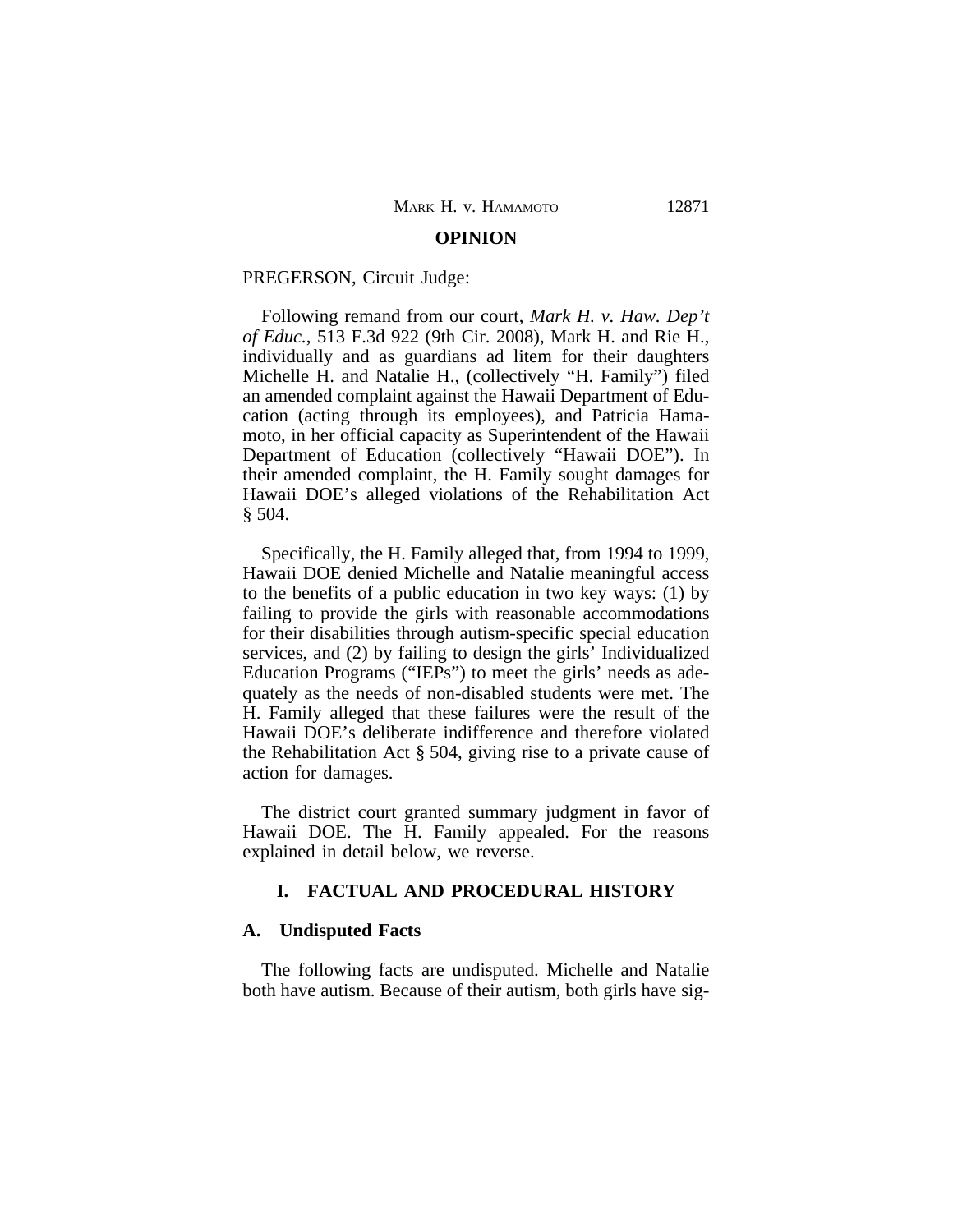nificant barriers to learning. The girls are essentially nonverbal and have a limited ability to have meaningful interactions with others.

In 1994, Hawaii DOE and the Hawaii Department of Health entered into the *Felix* consent decree. In the *Felix* decree, the two state agencies recognized that they had violated the federal Individuals with Disabilities Education Act ("IDEA") and the Rehabilitation Act by failing to provide necessary education and mental health services to qualified handicapped children. The *Felix* decree requires the two agencies to work together to provide the services necessary to enhance the likelihood of positive learning outcomes for students with disabilities, including autism. Ultimately, Hawaii DOE is responsible for ensuring that its students receive appropriate special education services.

In 1994, when Michelle was three years old, Hawaii DOE found her eligible for special education services. That same year, a Hawaii Department of Health psychologist diagnosed Michelle with autism and informed Hawaii DOE of his diagnosis. The Department of Health psychologist recommended that Hawaii DOE provide Michelle with numerous autismspecific services.<sup>1</sup> Hawaii DOE did not implement these recommendations.

Hawaii DOE also found Natalie eligible for special education services in 1994, when Natalie was two years old. In 1995, Hawaii DOE identified Natalie as eligible for special education services based on early childhood learning impairment. That same year, Kaiser, the H. Family's medical pro-

<sup>&</sup>lt;sup>1</sup><sup>"</sup>Autism-specific services" as used in this opinion refers to the specific mental health and special education services that Hawaii Department of Health psychologists recommended that Michelle and Natalie receive because of their autism (such as intensive behavioral therapy), as distinguished from the general special education services that the girls received (such as placement in a special education class with a teacher who had no special training in teaching children with autism).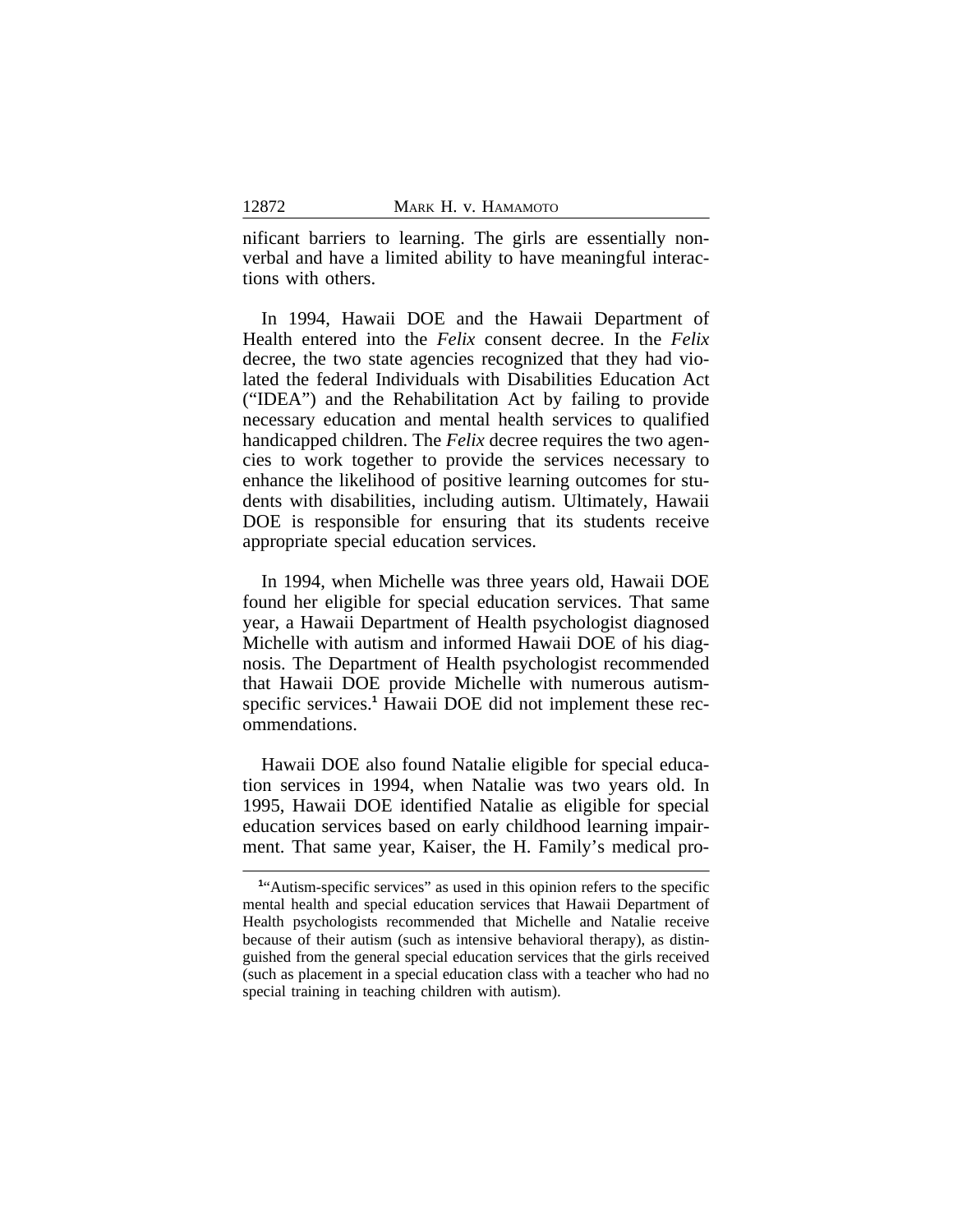vider, diagnosed Natalie with autism. Hawaii DOE noted Natalie's autism diagnosis in her 1995 IEP.**<sup>2</sup>**

## **B. Disputed Facts**

The H. Family made the following allegations in their amended complaint, which Hawaii DOE disputed as either untrue or not established by the record. At the time the girls were diagnosed as autistic, they were capable of benefitting from a public education by learning effective speech and communication skills, but only with the help of autismspecific services. Hawaii DOE knew that the girls needed autism-specific services, were entitled to receive these services, and that it was obligated to provide those services. From 1994 to 1999, Hawaii DOE neither provided the girls with the autism-specific services they needed to access the benefits of a public education nor designed the girls' IEPs to meet the girls' needs as adequately as the needs of nondisabled students were met. The H. Family contends that these failures were the result of the Hawaii DOE's deliberate indifference to the girls' needs and their federally protected rights.

The H. Family supported these allegations with reports and other documentation prepared by Dr. Daniel B. LeGoff, a licensed psychologist and pediatric neuro-psychologist who worked for the Hawaii Department of Health both directly and as a consultant. Dr. LeGoff provided an analysis of the special needs of autistic children. According to Dr. LeGoff, children with autism do not learn in the same ways as normal children. Rather, children with autism need specialized teaching that incorporates repetition, routine, and behavioral reinforcement. It is widely recognized by psychologists and other mental health experts that children with autism typically need

**<sup>2</sup>**Under the Individuals with Disabilities Education Act, public schools are required to develop IEPs for each qualifying student with a disability to address the student's specific needs. 20 U.S.C. § 1414(d).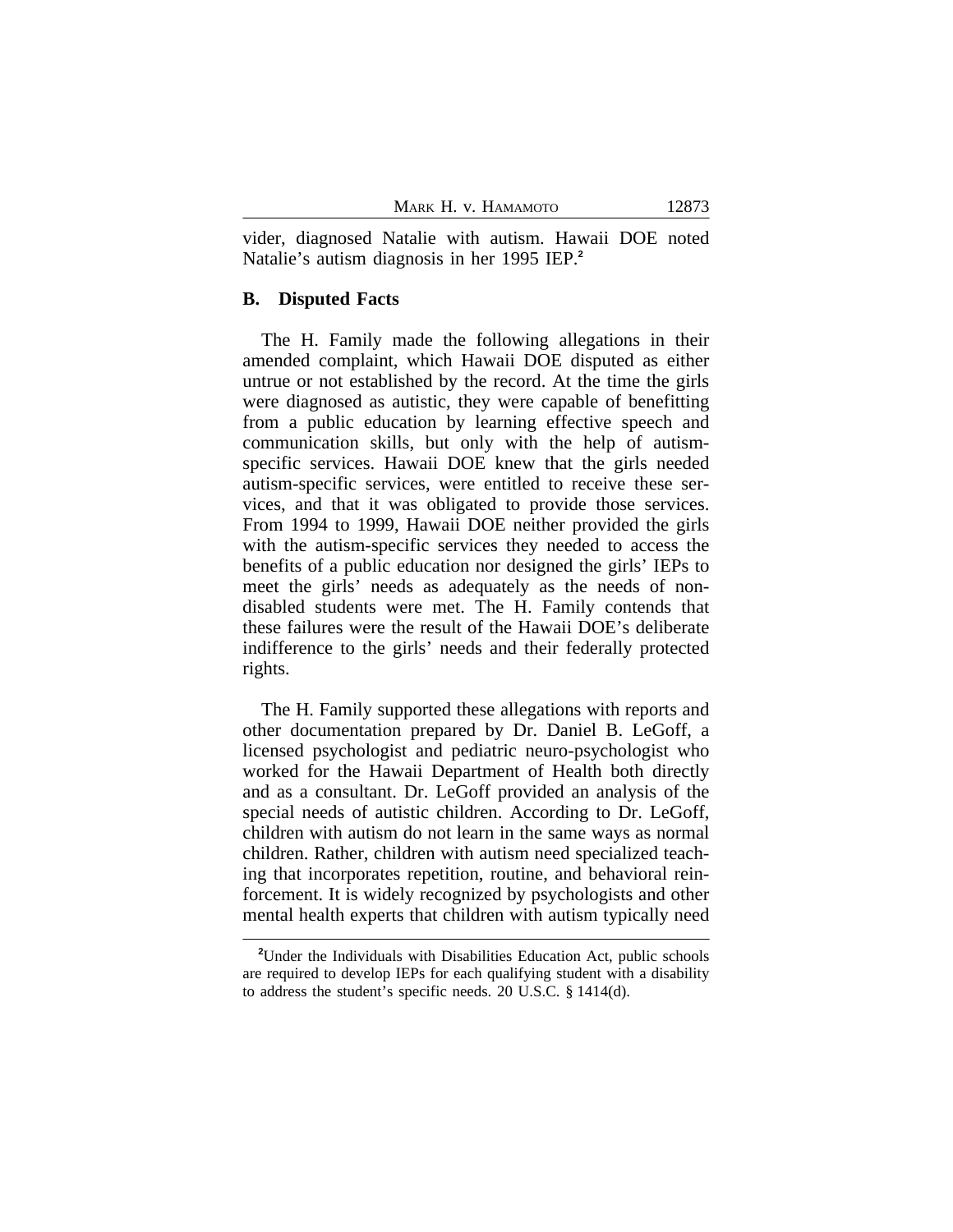to receive autism-specific services in order to learn and develop. These autism-specific services include behavioral therapies such as "Discrete Trial Training," use of a dedicated therapeutic aide in the classroom, and "structured teaching" programs.**<sup>3</sup>** Children with autism who receive early, autismspecific services typically experience much greater development of their cognitive, adaptive, communication, and social skills than children with autism who do not receive such services.**<sup>4</sup>**

Dr. LeGoff reported that Hawaii DOE did not provide either Michelle or Natalie with any autism-specific services prior to 1998, when Michelle was six years old and Natalie was five years old. Although Hawaii DOE did provide the girls with some speech and occupational therapy, those services were delivered without consultation with autism or mental health specialists.

In 1998, four years after the first Department of Health psychologist recommended that Hawaii DOE provide Michelle with numerous autism-specific services, Dr. LeGoff provided Hawaii DOE with specific recommendations regarding the autism-specific services Michelle and Natalie needed. According to Dr. LeGoff, when he first made his recommendations to the girls' school, the school principal refused to include these recommendations in the girls' IEPs.

In 1999, the H. Family filed an administrative action against Hawaii DOE under IDEA and the Rehabilitation Act § 504. The hearing officer in that action made a number of

<sup>&</sup>lt;sup>3</sup>This is an illustrative, not an exhaustive, list. Additionally, although Dr. LeGoff, and other psychologists, agree that Michelle and Natalie needed these services because of their autism and that "best practices" for teaching children with autism include these services, we recognize the possibility that children with other disabilities might also need some of these same services.

**<sup>4</sup>** In this context, "early" means preschool age and younger.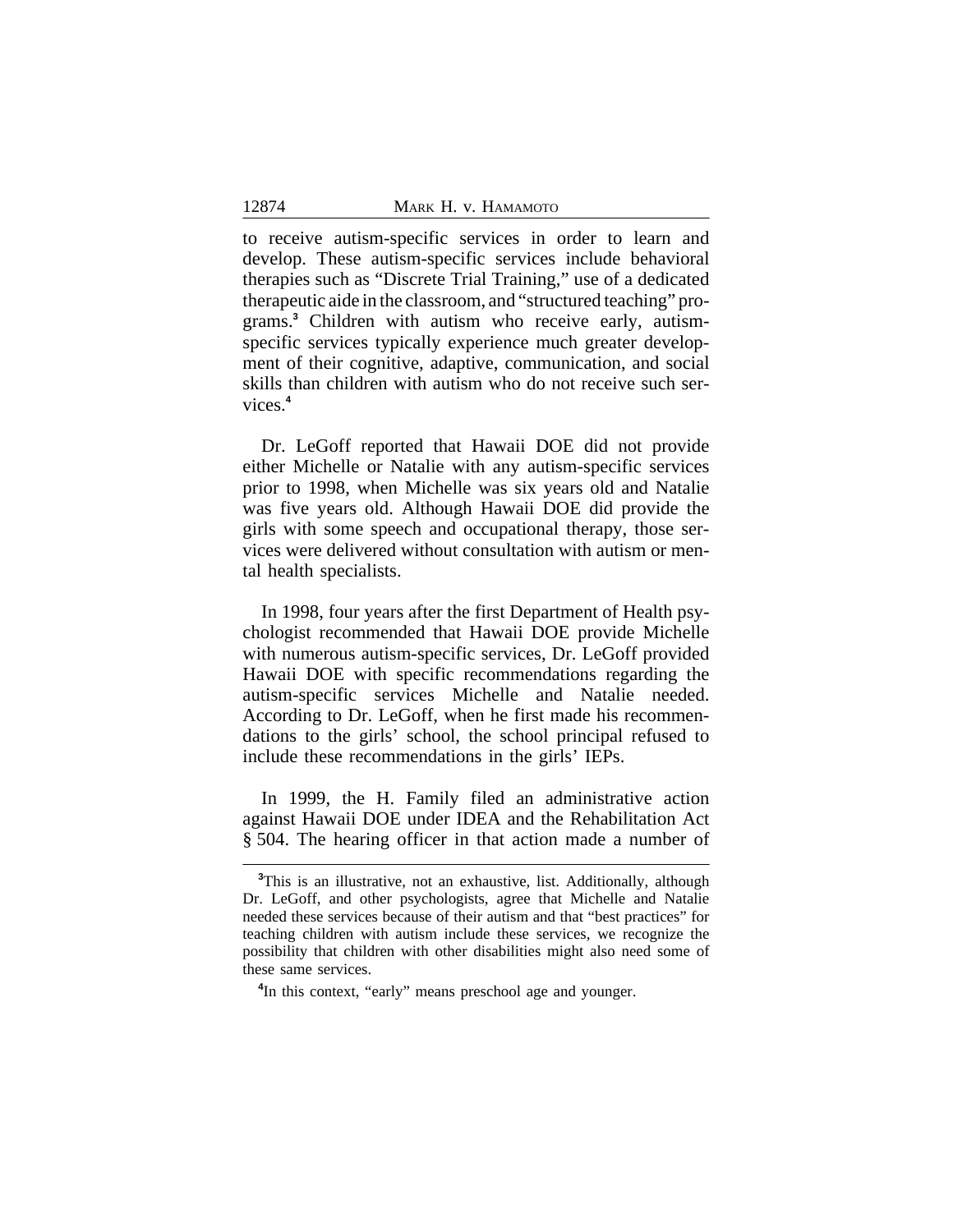factual findings relevant to this appeal. The hearing officer found that from 1994 to 1998, Hawaii DOE did not provide autism-specific services to the girls, although such services were available. Additionally, the hearing officer found that Hawaii DOE did not include autism-specific services in the girls' IEPs before 1999. Based on these facts, the hearing officer determined that prior to the hearing, the girls had not received "such services as are necessary to permit the child[ ren] to benefit" from their education.

The H. Family's allegations also find support in the deposition testimony of several individuals. Paula Maruyama, Michelle's preschool teacher, testified that Michelle and Natalie should have had intensive instruction throughout the school year, but did not receive it. Michelle and Natalie's father testified at his deposition that from 1994 to 1998, the girls "were warehoused and put in a classroom with somebody who sat on the other side of the room and did very little."

According to Pauline Kokubun, a Hawaii DOE employee responsible for coordinating services for children with disabilities, from 1994 to 1999, Hawaii DOE was providing other autistic students with autism-specific services, including assistance from in-classroom therapeutic aides and Discrete Trial Training. Kokubun's account is corroborated by a report prepared by Dr. LeGoff that explains that at least three Department of Health autism specialists were actively providing autism-specific interventions to other Hawaii DOE students during this time period.

Eventually, all the relevant Hawaii DOE employees agreed that the Michelle and Natalie needed, and could receive, the autism-specific services that Dr. LeGoff recommended. By 2003, after the administrative hearing, the girls had a teacher trained in autism-specific instruction, attended special afterschool mental health programs, and were receiving behavioral intervention services. Since Hawaii DOE began providing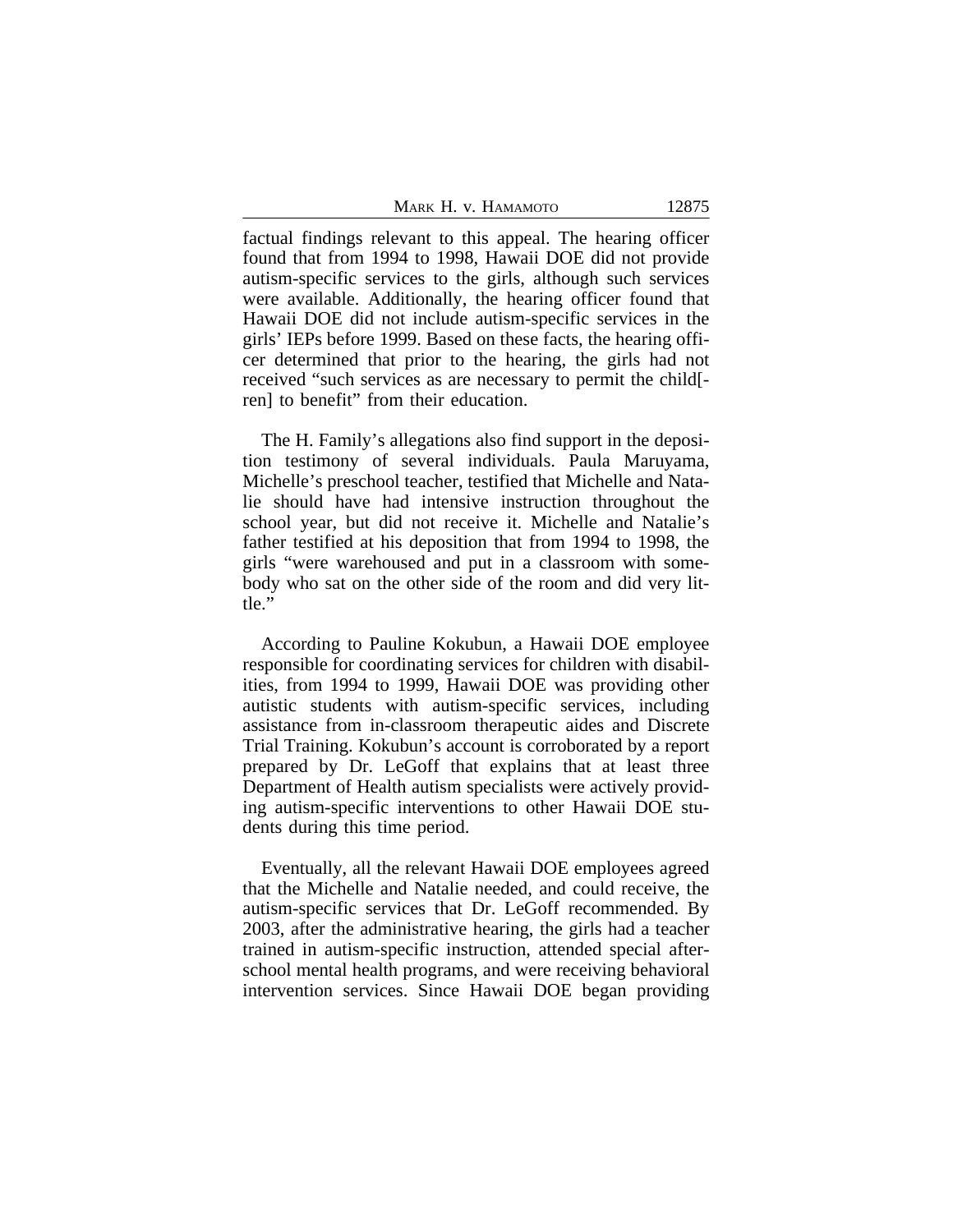these services, the girls have made some developmental progress, but their social and communication skills, as well as their ability to have meaningful interpersonal interactions, remain limited.

Dr. LeGoff concludes that it is likely that the girls would have made significantly more progress had they received the appropriate services sooner. According to Dr. LeGoff, Hawaii DOE's failure to provide appropriate autism-specific services to the girls from 1994 to 1999 amounted to a "tragic loss" of developmental opportunity for the girls. Likewise, at the administrative hearing, several experts testified that Hawaii DOE's failure to provide Michelle and Natalie with timely autism-specific services caused irreparable harm to both girls.

## **C. Procedural History**

The procedural history in this case is replete with evidence of the girls' autism and Hawaii DOE's willful refusal to acknowledge it and provide autism-specific services.

As noted above, in 1999, the H. Family filed an administrative action against Hawaii DOE claiming violations of IDEA and the Rehabilitation Act § 504.**<sup>5</sup>** In that action, an administrative hearing officer found that Hawaii DOE had denied Michelle and Natalie a Free Appropriate Public Education ("FAPE") under IDEA and that the girls' IEPs were inade-

**<sup>5</sup>** IDEA and the Rehabilitation Act are both federal anti-discrimination statutes that provide causes of action for children with disabilities. *Mark H. v. Haw. Dep't of Educ.*, 513 F.3d 922, 928-29 (9th Cir. 2008). "While the IDEA focuses on the provision of appropriate public education to disabled children, the Rehabilitation Act of 1973 more broadly addresses the provision of state services to disabled individuals." *Id.* at 929. The remedies available under IDEA are limited and do not include compensatory damages. *Id.* at 929. The remedies available under Rehabilitation Act § 504 are broader and include compensatory damages. *Id.* at 930.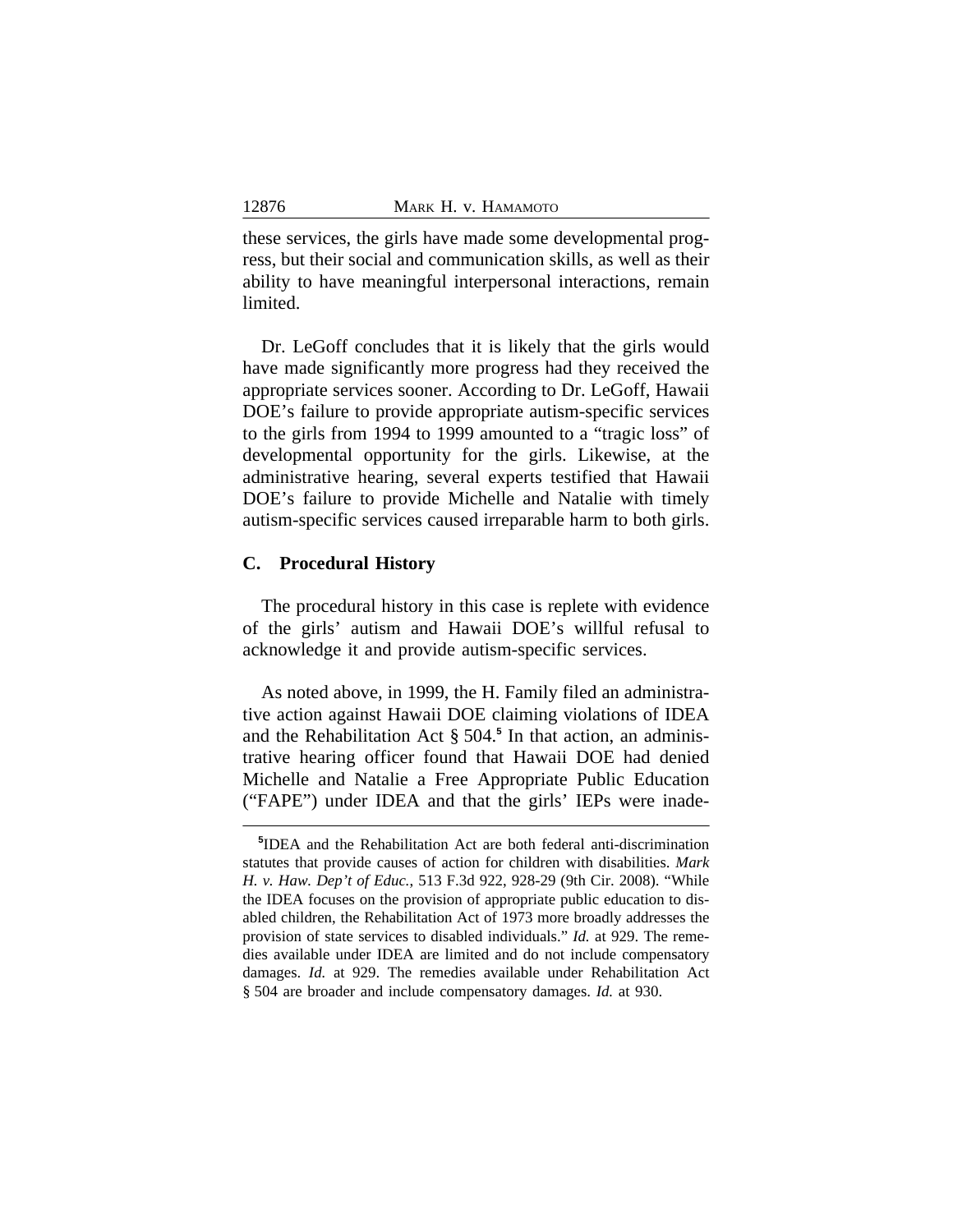quate. The hearing officer ordered Hawaii DOE to remedy the violations.**<sup>6</sup>**

In 2000, the H. Family sued Hawaii DOE in federal district court, seeking damages for alleged violations of Rehabilitation Act § 504. The H. Family's theory was that because both IDEA and the regulations implementing Rehabilitation Act § 504 guarantee children with disabilities the right to a FAPE, they could prevail in their claim for damages under the Rehabilitation Act by establishing that Hawaii DOE violated Michelle and Natalie's right to a FAPE under IDEA.

In the 2000 case, the district court held that there was no private right of action to enforce the FAPE required by the regulations implementing the Rehabilitation Act § 504. The district court further held that the H. Family failed to establish a violation of § 504 because "the plaintiffs do not present any evidence that they were intentionally discriminated against solely by reason of their disability."

The H. Family appealed. In that appeal we held that although there is a private right of action under Rehabilitation Act § 504, simply establishing a violation of the right to a FAPE under IDEA is not sufficient to prevail in a § 504 claim for damages. *Mark H.*, 513 F.3d at 924-25. Plaintiffs may prevail in a § 504 claim for damages, we held, by establishing that an organization that receives federal funds violated § 504 "intentionally or with deliberate indifference." *Id.* at 938. Plaintiffs may establish that an organization violated § 504 by showing that the public entity discriminated against, excluded, or denied the benefits of a public program to a qualified person with a disability. *Id.* at 937. This includes showing that the public entity denied the plaintiff a reasonable accommodation. *Id.* A violation of one of the regulations

**<sup>6</sup>**The H. Family do not contend that Hawaii DOE failed to comply with that administrative order, which was not appealed, or that Michelle and Natalie are currently being denied a FAPE as defined by the IDEA.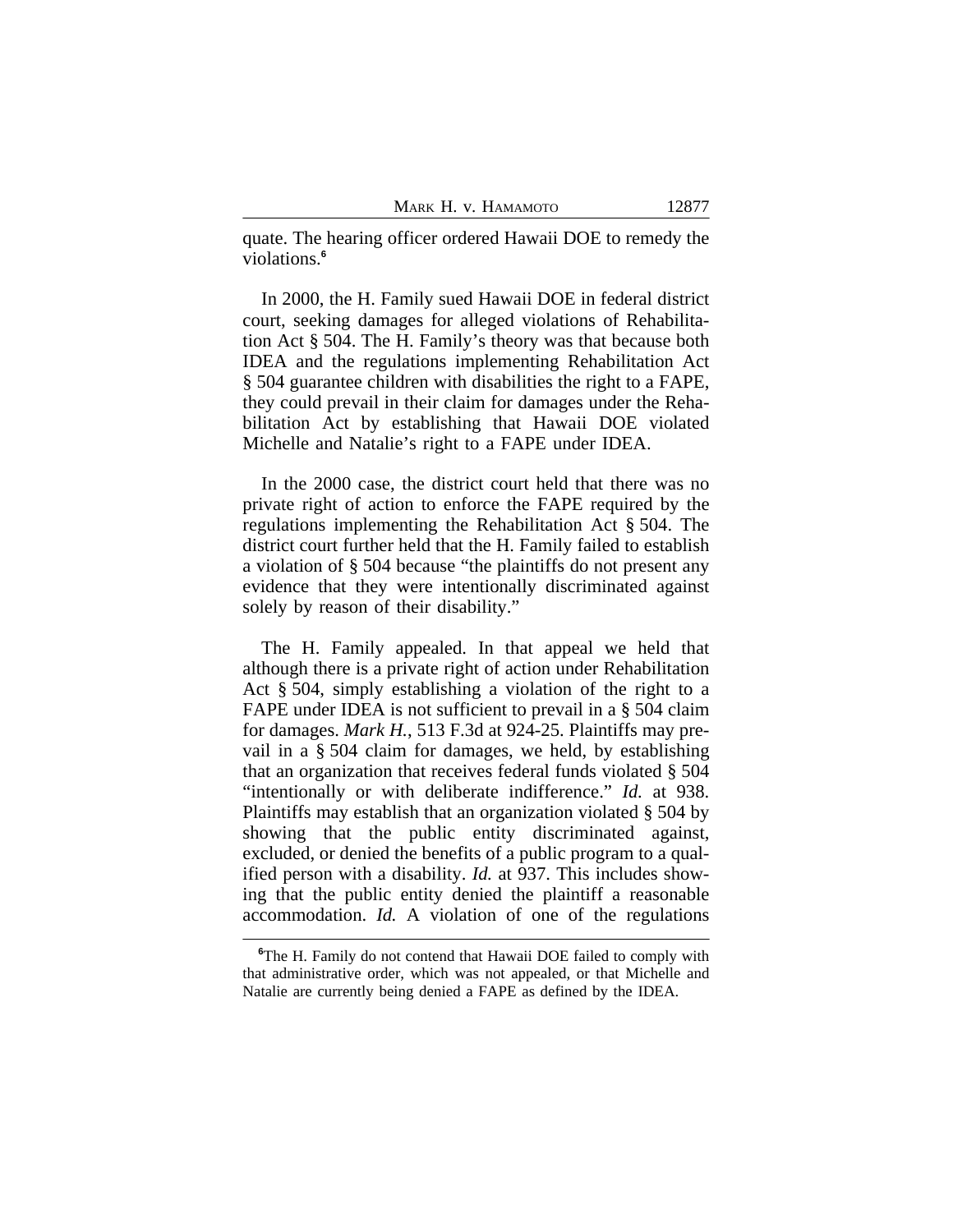implementing § 504 may support a claim for damages if the violation denied the plaintiff meaningful access to a public benefit, and the defendant organization acted with deliberate indifference. *Id.* at 938-39. Having so clarified the legal standards, we remanded with the direction that the H. Family be given the opportunity to amend their complaint. *Id.* at 939.

In 2008, the H. Family filed an amended complaint (the complaint at issue in this appeal). In their amended complaint, the H. Family alleged that Hawaii DOE violated Rehabilitation Act § 504 by: (1) failing to provide the girls with the reasonable accommodation of their disabilities in the form of autism-specific special education services, and (2) failing to design the girls' IEPs to meet the girls' needs as adequately as the needs of non-disabled students were met, as required by 34 C.F.R. § 104.33(b)(1)(i). Additionally, the H. Family alleged, Hawaii DOE acted with deliberate indifference.

Hawaii DOE moved for summary judgment. The district court found that Hawaii DOE's obligation to provide Michelle and Natalie meaningful access to a public education under Rehabilitation Act § 504 required only that Hawaii DOE "design education programs for [Michelle and Natalie] that are intended to meet their educational needs to the same degree that the needs of nondisabled students are met, not more. Further, the district court found that there was "no genuine issue of material fact as to whether the girls were denied 'meaningful access' " because the H. Family failed to present specific facts comparing the design of their children's education with that of non-disabled students. The district court also found that the H. Family failed to present a genuine issue of material fact as to whether Hawaii DOE acted with deliberate indifference. On these bases, the district court granted Hawaii DOE's motion for summary judgment. The H. Family timely appealed.

### **II. STANDARD OF REVIEW**

This court reviews a grant of summary judgment de novo. *Weiner v. San Diego County*, 210 F.3d 1025, 1028 (9th Cir.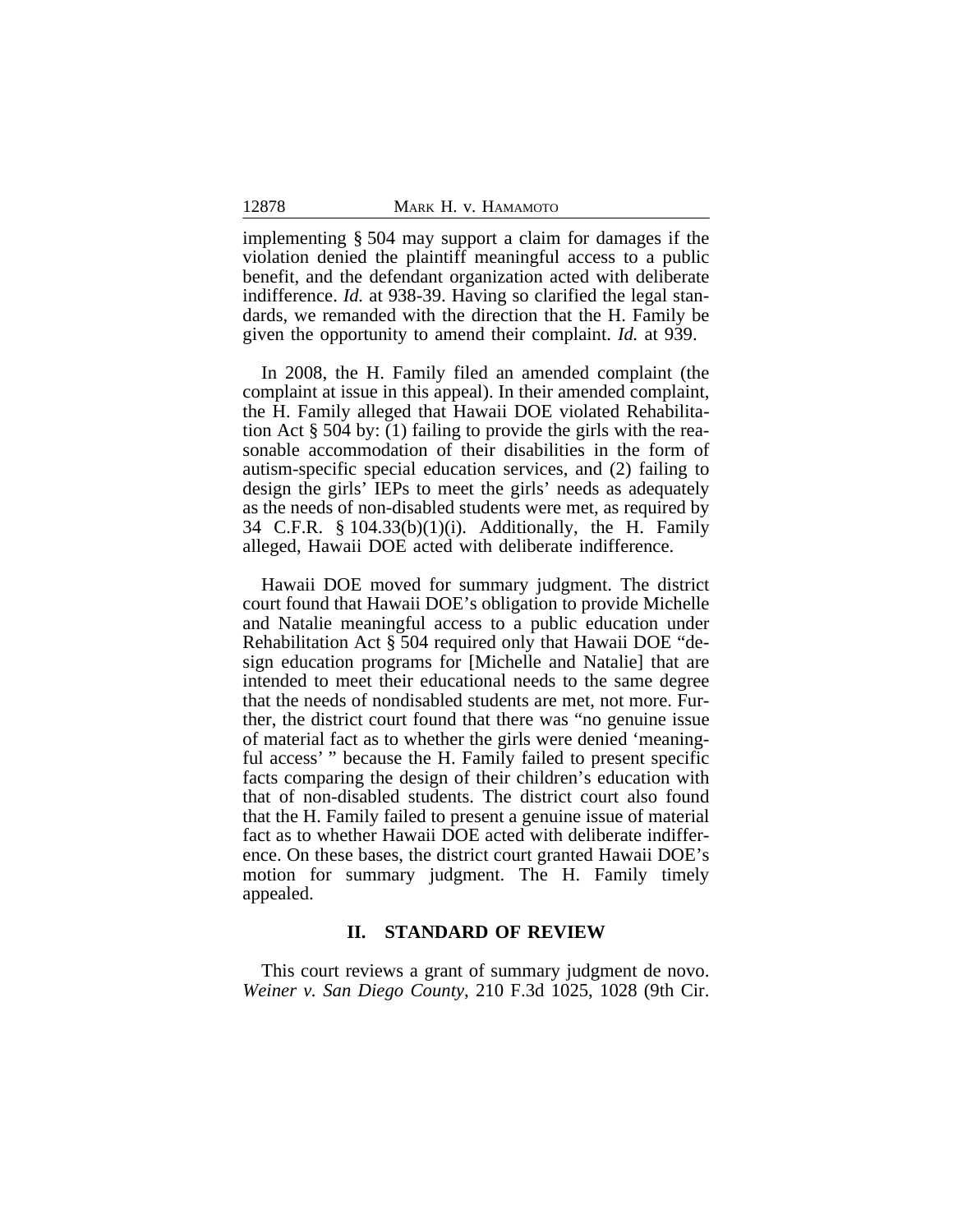|  |  |  | MARK H. V. HAMAMOTO |
|--|--|--|---------------------|
|--|--|--|---------------------|

2000). "[This] review is governed by the same standard used by the trial court under Federal Rule of Civil Procedure 56(c)." *Delta Sav. Bank v. United States*, 265 F.3d 1017, 1021 (9th Cir. 2001) (internal citations omitted). Under this standard, "[w]e may affirm a summary judgment only if, viewing the evidence in the light most favorable to the party against whom it is granted, we find no genuine issue of material fact, and we find that the prevailing party is clearly entitled to judgment as a matter of law." *Tribal Vill. of Akutan v. Hodel*, 869 F.2d 1185, 1189 (9th Cir. 1988). "All justifiable factual inferences must be drawn in [ ] favor [of the nonmoving party], and we must reverse the grant of summary judgment if any rational trier of fact could resolve a material factual issue in [ ] favor [of the nonmoving party]." *Sprint PCS Assets, L.L.C. v. City of Palos Verdes Estates*, 583 F.3d 716, 720 (9th Cir. 2009).

#### **III. DISCUSSION**

**[1]** Rehabilitation Act § 504 forbids organizations that receive federal funding, including public schools, from discriminating against people with disabilities. 29 U.S.C. § 794(b)(2)(B); *Mark H*., 513 F.3d at 929; *Bird v. Lewis & Clark Coll.*, 303 F.3d 1015, 1020 (9th Cir. 2002). Section 504 provides that "no otherwise qualified individual with a disability . . . shall, solely by reason of her or his disability, be excluded from the participation in, be denied the benefits of, or be subjected to discrimination under any program or activity receiving Federal financial assistance." 29 U.S.C. § 794(a); *see also* 34 C.F.R. § 104.4. If an organization that receives federal funds violates Rehabilitation Act § 504 intentionally or with deliberate indifference, it may be liable for compensatory damages. *See Mark H.*, 513 F.3d at 930, 938.

#### **A. Meaningful Access**/**Reasonable Accommodation**

**[2]** An organization that receives federal funds violates § 504 if it denies a qualified individual with a disability a rea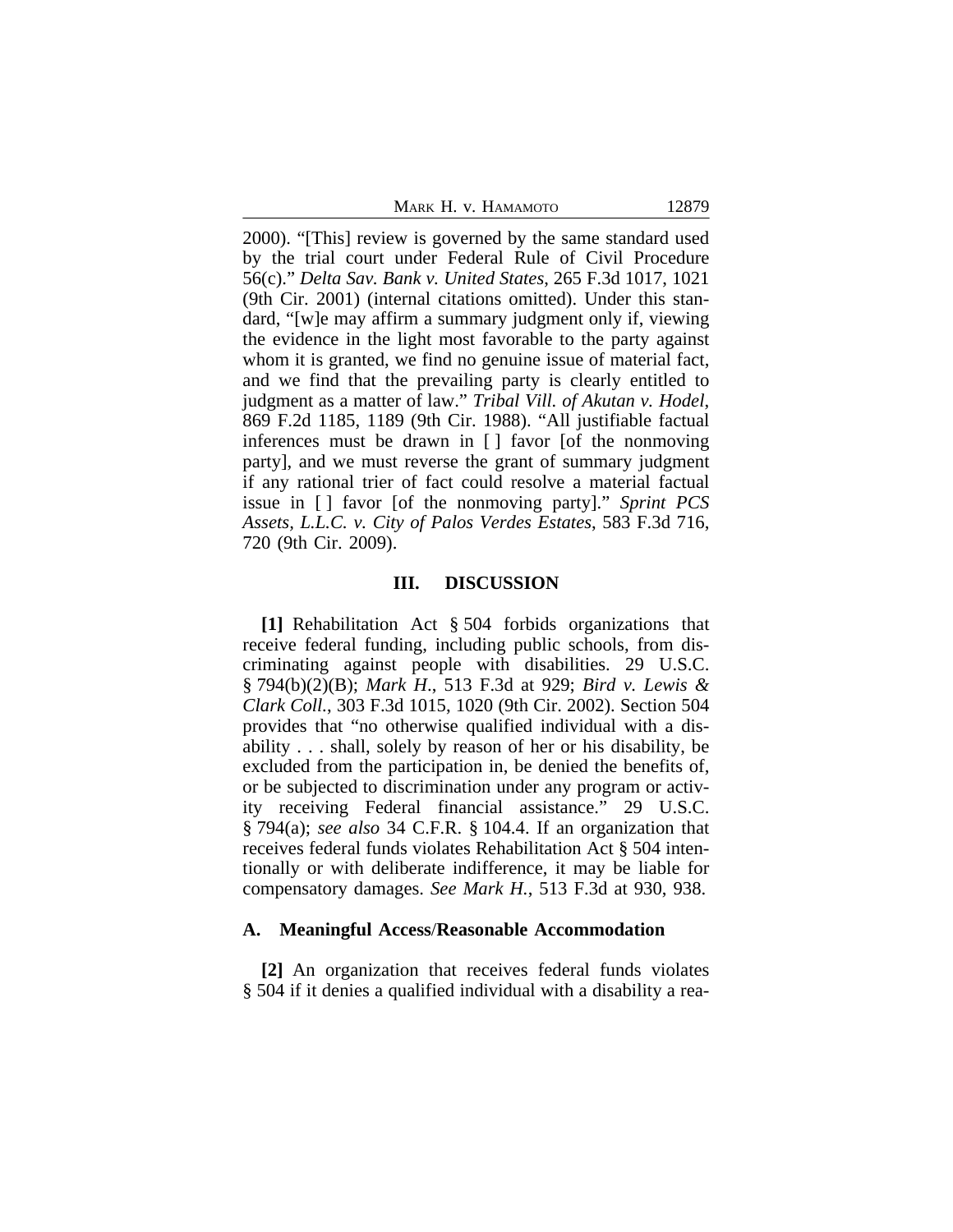sonable accommodation that the individual needs in order to enjoy meaningful access to the benefits of public services. *See Alexander v. Choate*, 469 U.S. 287, 301-02 & n.21 (1985); *Mark H.*, 513 F.3d at 937; *Bird*, 303 F.3d at 1020, 1022.**<sup>7</sup>** Michelle and Natalie's ages and disabilities render them qualified individuals as defined by 34 C.F.R. § 104.3(j), (*l*)(2), (m). Section 504 applies to Hawaii DOE because it is a public school system. *See* 29 U.S.C. § 794(b)(2)(B); 20 U.S.C. § 7801(26)(A). Thus, Hawaii DOE is liable for damages for violating § 504 if it failed to provide Natalie or Michelle a reasonable accommodation that they needed to enjoy meaningful access to the benefits of a public education, and did so with deliberate indifference. *See Mark H.*, 513 F.3d at 937-38; *see also* 29 U.S.C. § 794(a); 34 C.F.R. § 104.4.

### **1. Reasonable Accommodation**

Hawaii DOE violated the Rehabilitation Act § 504 by denying Michelle and Natalie reasonable accommodation if: (1) the girls needed autism-specific services to enjoy meaningful access to the benefits of a public education, (2) Hawaii was on notice that the girls needed those autism-specific services, but did not provide those services, and (3) autismspecific services were available as a reasonable accommodation. *See, e.g.*, *Duvall v. County of Kitsap*, 260 F.3d 1124, 1136-38 (9th Cir. 2001) (holding that there were genuine issues of fact regarding reasonable accommodation where there was some evidence that a hearing impaired plaintiff needed videotext display to follow court proceedings and that defendants denied plaintiff's request for videotext display without adequately investigating whether videotext display was available as a reasonable accommodation).

Reasonable accommodation does not require an organization to make fundamental or substantial alterations to its pro-

**<sup>7</sup>**Punitive damages are not available as a remedy for violations of Rehabilitation Act § 504. *Mark H.*, 513 F.3d at 930.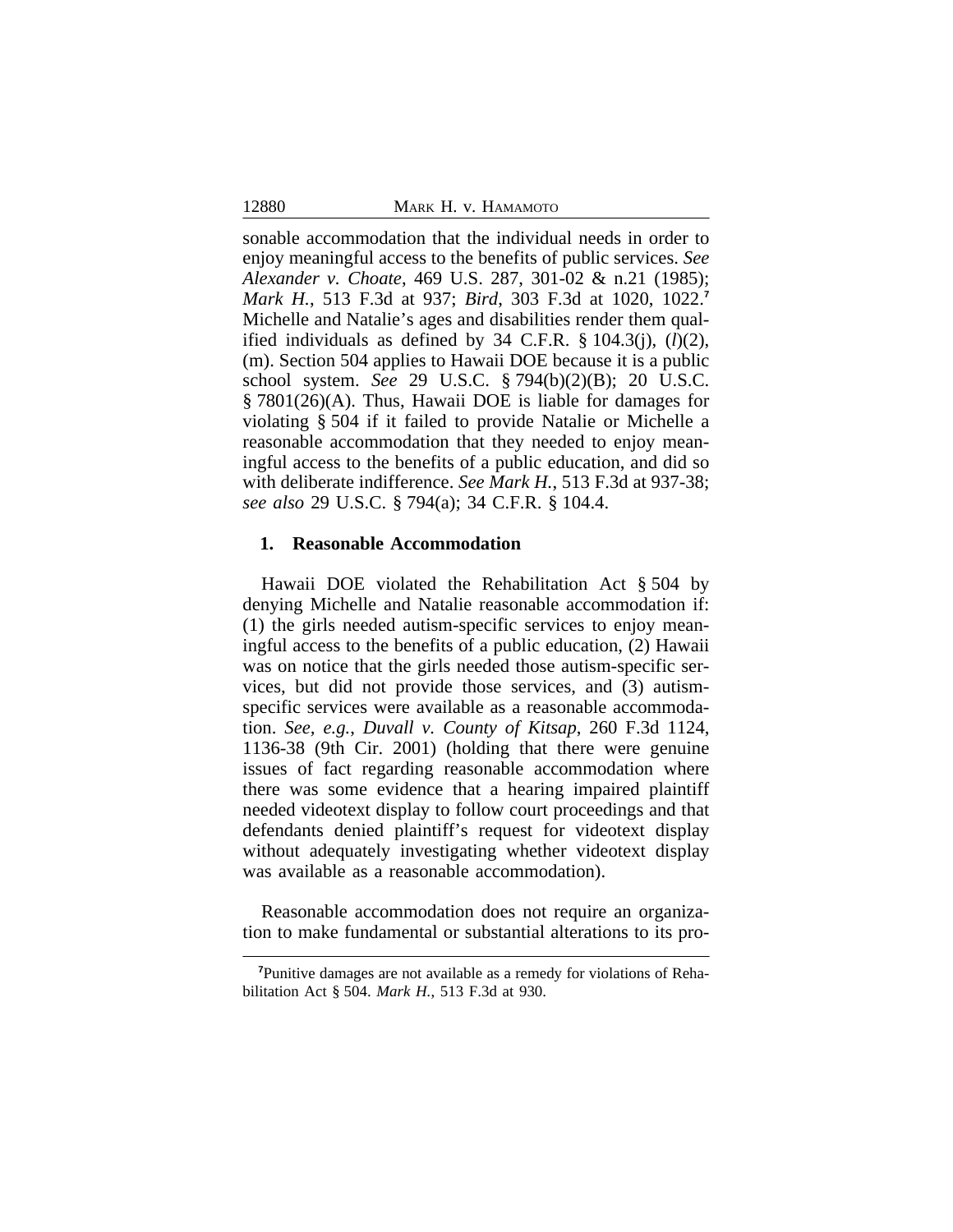|  |  |  |  | Маrk Н. v. Намамото |
|--|--|--|--|---------------------|
|--|--|--|--|---------------------|

grams. *See Choate*, 469 U.S. at 300-01; *Mark H*., 513 F.3d at 937. Reasonableness "depends on the individual circumstances of each case, and requires a fact-specific, individualized analysis of the disabled individual's circumstances and the accommodations that might allow him to [enjoy meaningful access to the program.]" *Vinson v. Thomas*, 288 F.3d 1145, 1154 (9th Cir. 2002) (internal citation and quotation marks omitted). An accommodation is reasonable if it is "reasonable on its face, *i.e.*, ordinarily or in the run of cases." *U.S. Airways, Inc. v. Barnett*, 535 U.S. 391, 402 (2002).

"[M]ere speculation that a suggested accommodation is not feasible falls short of the reasonable accommodation requirement; [the Rehabilitation Act] create[s] a duty to gather sufficient information from the disabled individual and qualified experts as needed to determine what accommodations are necessary." *Duvall,* 260 F.3d at 1136 (internal quotation marks omitted).

Here, the H. Family alleged that because of their disabilities, neither Michelle nor Natalie could enjoy meaningful access to the benefits of a public education without autismspecific services. The H. Family also alleged that, from 1994 to 1999, Hawaii DOE was on notice that the girls needed the services, but failed to provide them. The H. Family further alleged that those autism-specific services were available as a reasonable accommodation. There is evidence supporting each of these allegations.

**[3]** First, evidence supports the allegation that because of their autism, Michelle and Natalie could not access the benefits of a public education without receiving autism-specific services. For example, an administrative hearing officer found that from 1994 to 1998, Michelle and Natalie did not receive "such [special education] services as are necessary to permit [them] to benefit" from their education. Additionally, Dr. LeGoff reported that to benefit from their education, the girls needed autism-specific services such as Discrete Trial Train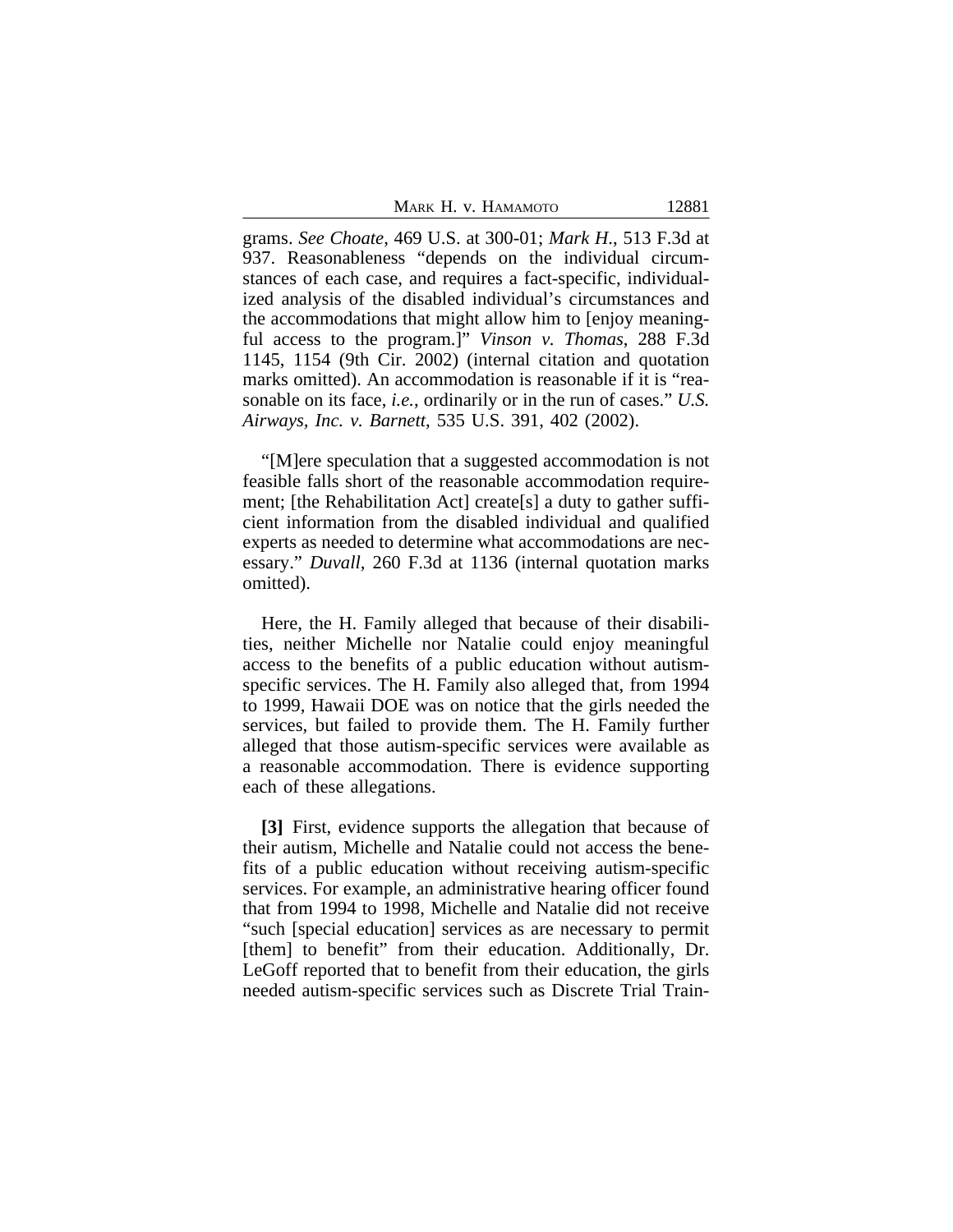ing and the full-time assistance of a specially trained therapeutic aide.

**[4]** Second, evidence supports the allegation that from 1994 to 1999, Hawaii DOE was on notice that the girls needed the autism-specific services, but failed to provide those services. For example, in 1994 a Hawaii Department of Health psychologist reported to Hawaii DOE that Michelle was autistic and needed to be provided with numerous autismspecific services. By 1995, Hawaii DOE knew that Natalie had also been diagnosed as autistic. These facts could give rise to an inference that Hawaii DOE also knew that Natalie needed autism-specific services.

**[5]** Additionally, expert and percipient witnesses testified that Hawaii DOE did not provide Michelle and Natalie with those autism-specific services. The administrative hearing officer likewise found that Hawaii DOE did not provide any autism-specific services to the girls from 1994 to 1999.

**[6]** Finally, evidence supports the allegation that such autism-specific services were available as a reasonable accommodation. For example, Dr. LeGoff testified that Hawaii DOE provided such services to other students with autism. Additionally, Hawaii DOE employee Pauline Kokubun testified that other autistic children in the school system were receiving autism-specific services at the same time that Michelle and Natalie were not receiving such services.

**[7]** In sum, the H. Family made specific allegations that: (1) the girls' disability made it impossible for them to enjoy meaningful access to the benefits of a public education without autism-specific services; (2) Hawaii DOE was on notice that the girls needed those services, but failed to provide them; and (3) those services were available as a reasonable accommodation. Evidence supports each of these allegations. Accordingly, the H. Family raised genuine issues of material fact as to whether Hawaii DOE denied the girls meaningful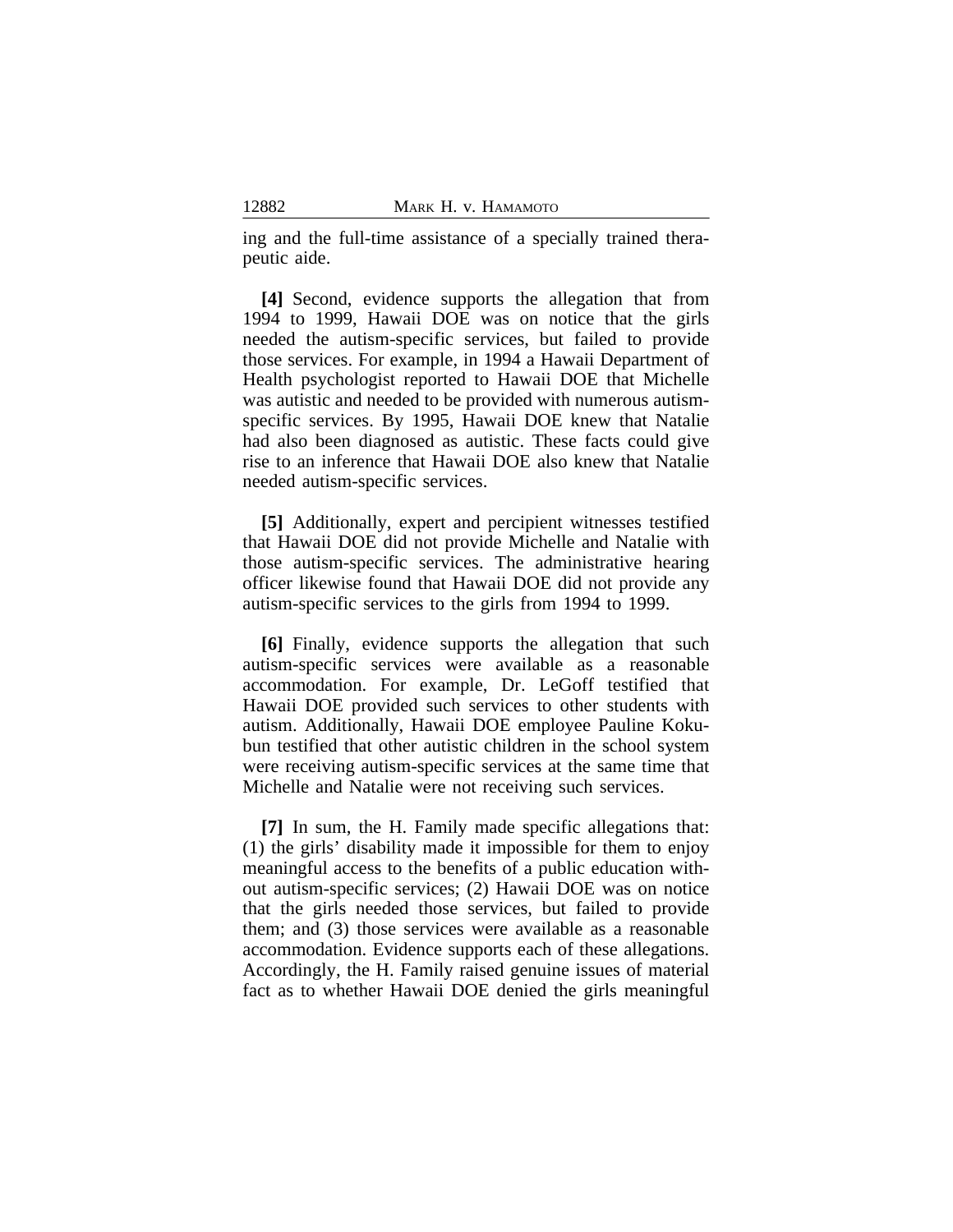access to the benefits of a public education by denying them reasonable accommodation.

## **2. Deliberate Indifference**

**[8]** Hawaii DOE acted with deliberate indifference if it (1) "[had] knowledge that a harm to a federally protected right is substantially likely," and (2) "fail[ed] to act upon that likelihood." *Lovell v. Chandler*, 303 F.3d 1039, 1056 (9th Cir. 2002). Hawaii DOE had knowledge that a harm to a federally protected right was substantially likely if Hawaii DOE knew that Michelle and Natalie needed accommodation of autismspecific services. *See id.* Hawaii DOE failed to act upon that likelihood if it failed to adequately investigate whether those autism-specific services were a reasonable accommodation. *See id*.; *Duvall*, 260 F.3d at 1139-40. Thus, Hawaii DOE acted with deliberate indifference if it knew that Michelle and Natalie needed autism-specific services in order to enjoy meaningful access to the benefits of a public education and failed to investigate whether those services were available as a reasonable accommodation.

The H. Family has presented evidence that raises genuine issues of material fact as to whether Hawaii DOE knew that Michelle and Natalie needed autism-specific services to access the benefits of a public education, and as to whether Hawaii DOE failed to adequately investigate whether those services were available as a reasonable accommodation.

**[9]** First, as discussed above, the H. Family has supported their allegation that from 1994 to 1999, Hawaii DOE knew that Michelle and Natalie needed autism-specific services in order to access the benefits of a public education.

**[10]** Second, the evidence presented supports the allegation that although Hawaii DOE was aware that Michelle and Natalie needed these accommodations, Hawaii DOE failed to adequately investigate whether such accommodations were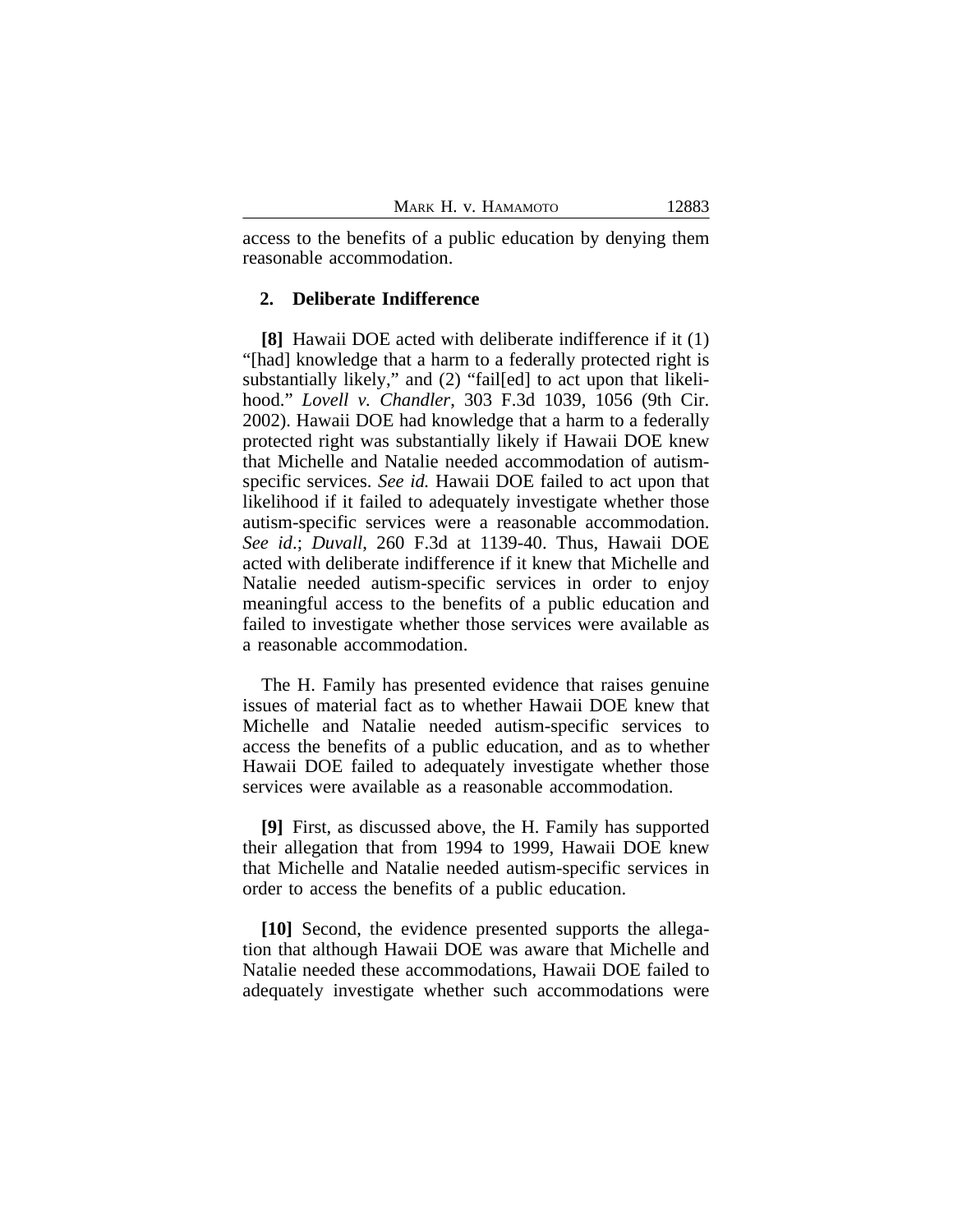available. For example, there is evidence that Hawaii DOE was providing such autism-specific services to other autistic children during this same time period. If a jury concludes that Hawaii DOE was providing autism-specific services to other students, and that Hawaii DOE was on notice that Michelle and Natalie needed such services, those conclusions could easily support the inference that Hawaii DOE did not adequately investigate whether it could provide autism-specific services to Michelle and Natalie.

**[11]** Accordingly, the H. Family raised a genuine issue of material fact as to whether Hawaii DOE acted with deliberate indifference.

## **3. Hawaii DOE's Arguments**

## *a. Meaningful Access*

Hawaii DOE argues that the H. Family cannot show that it denied Michelle and Natalie meaningful access by showing that Hawaii DOE failed to provide reasonable accommodation. Hawaii DOE supports this argument in part by pointing to 34 C.F.R. § 104.33, a regulation implementing Rehabilitation Act § 504. Regulation § 104.33 requires public schools to design programs for students with disabilities to meet their "individual educational needs . . . as adequately as the needs<br>of non-disabled persons are met." 34 C.F.R. of non[-disabled] persons are met." 34 C.F.R. § 104.33(b)(1)(i). This regulatory requirement, Hawaii DOE argues, is the only way in which a school district may deny a student meaningful access. That one regulation identifies a specific requirement for compliance with the Rehabilitation Act § 504, however, does not negate the broader rule that a federally funded entity violates the Rehabilitation Act § 504 if it denies a qualified disabled person the reasonable accommodation that the person needs in order to enjoy meaningful access to a program or service.

Hawaii DOE also argues that the H. Family cannot rely on reasonable accommodation cases from other contexts, such as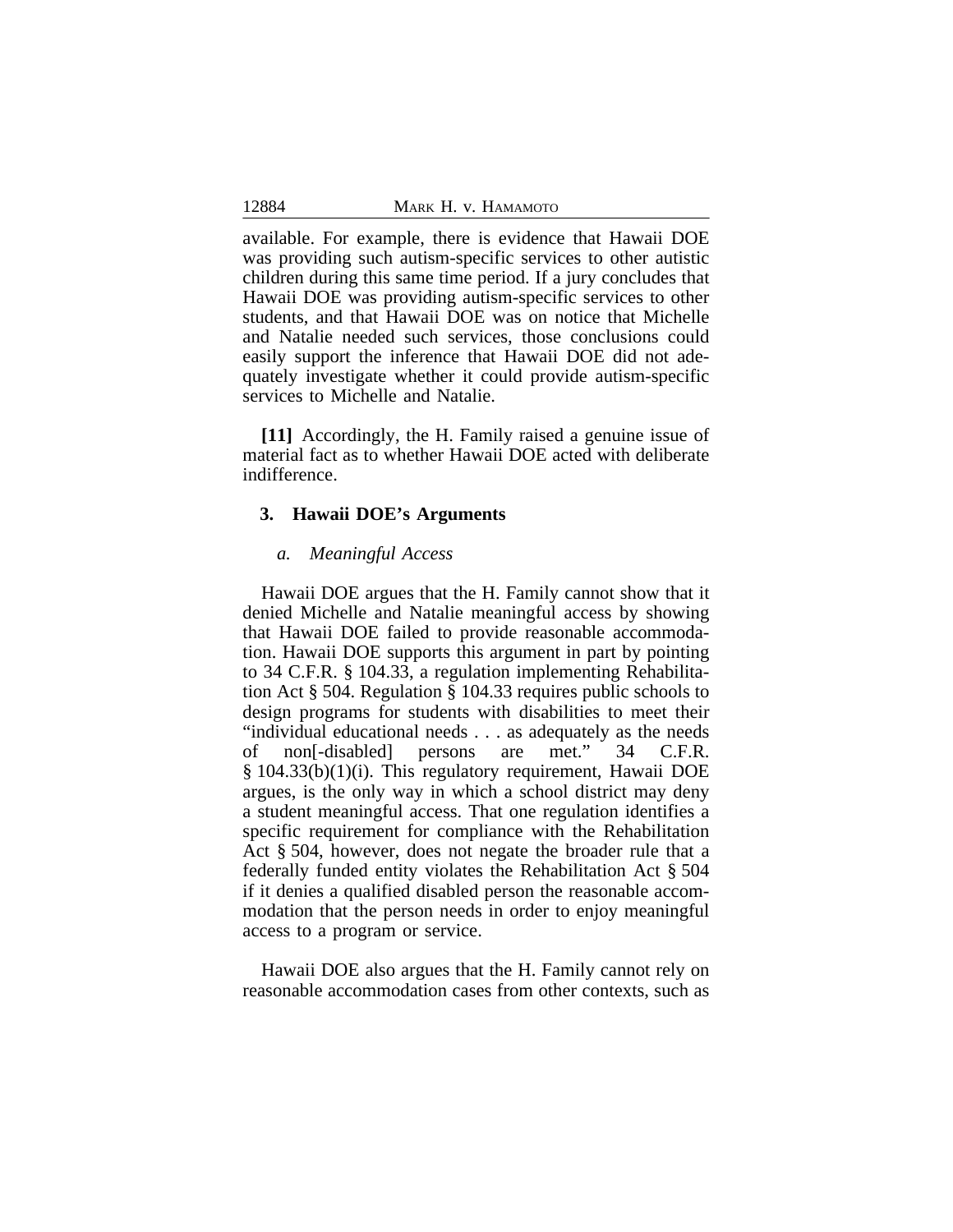|  |  |  | MARK H. V. HAMAMOTO |  |
|--|--|--|---------------------|--|
|--|--|--|---------------------|--|

12885

college or graduate school, to determine what constitutes a reasonable accommodation in preschool or elementary school. Although it might be improper to rely on specific examples of what amounts to reasonable accommodation from a different context, there is nothing improper in extrapolating the reasonable accommodation standard, or how that standard is applied, from a different context. *See, e.g.*, *Mark H.*, 513 F.3d at 937- 38 (drawing on cases from other contexts to outline the meaningful access and reasonable accommodation standards).

Finally, with respect to meaningful access, Hawaii DOE argues that the H. Family cannot rely solely on the fact that Hawaii DOE violated Michelle and Natalie's rights to a FAPE under IDEA to establish liability under Rehabilitation Act § 504. This is an accurate statement of law, but it is irrelevant to this case because the H. Family does not merely rely on Hawaii DOE's IDEA violations. Instead, as outlined above, the H. Family has alleged that Hawaii DOE failed to provide Michelle and Natalie with the reasonable accommodation that would have allowed the girls to enjoy meaningful access to the benefits of a public education.

### *b. Deliberate Indifference*

**[12]** Hawaii DOE also argues that the H. Family failed to raise a genuine issue of material fact with respect to deliberate indifference. Hawaii DOE advances two theories in support of this argument: (1) that the H. Family relied solely on the fact that Hawaii DOE violated IDEA to show that Hawaii DOE acted with deliberate indifference, and (2) that Hawaii DOE was merely negligent, not deliberately indifferent, to Michelle and Natalie's federally protected rights. These arguments fail. First, the H. Family has done more than argue that Hawaii DOE violated IDEA. Second, Hawaii DOE's assertion that it was merely negligent, rather than deliberately indifferent, only highlights that there is a dispute of fact; it does not resolve the question in Hawaii DOE's favor.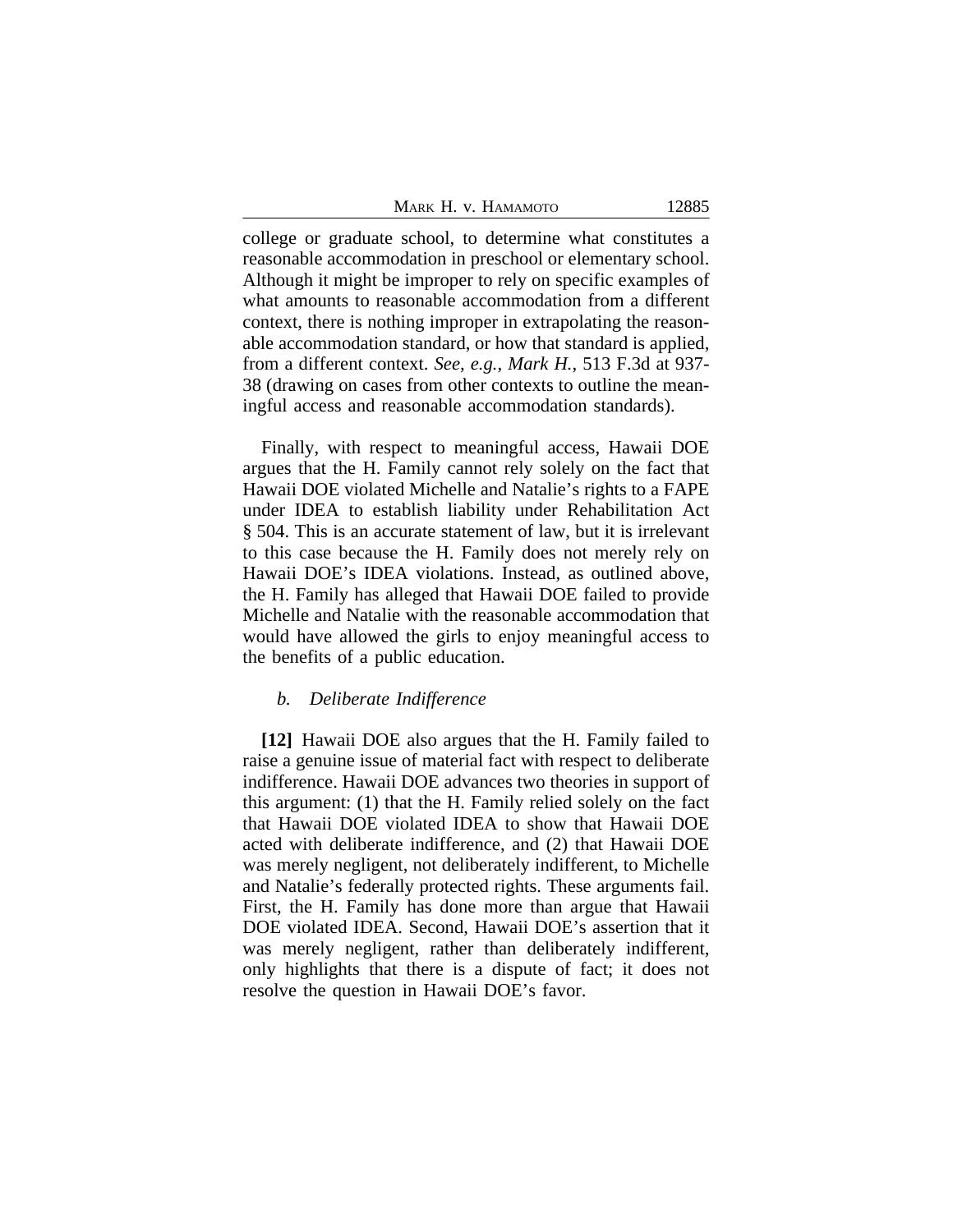#### **4. Summary Judgment Was Improper**

**[13]** In sum, the H. Family introduced evidence creating material issues of fact as to whether Hawaii DOE denied Michelle and Natalie meaningful access to the benefits of a public education by failing to provide them with reasonable accommodation and did so with deliberate indifference. Accordingly, summary judgment on the H. Family's § 504 meaningful access/reasonable accommodation claim was improper.

## **B. Regulation § 104.33**

The H. Family also advanced a Rehabilitation Act § 504 claim for damages against Hawaii DOE based on Hawaii DOE's alleged violation of 34 C.F.R. § 104.33(b)(1)(i).**<sup>8</sup>** The H. Family can prevail on this claim by establishing that: Hawaii DOE violated Regulation § 104.33(b)(1)(i), that violation denied Michelle and Natalie meaningful access to the benefit of a public education, and Hawaii DOE acted with deliberate indifference. *See Mark H.*, 513 F.3d at 937-39.

### **1. Violation of 34 C.F.R. § 104.33(b)(1)(i)**

**[14]** 34 C.F.R. § 104.33(a) requires that Hawaii DOE "provide a free appropriate public education to each qualified handicapped person who is in the recipient's jurisdiction, regardless of the nature or severity of the person's handicap." Regulation §  $104.33(b)(1)(i)$  explains that in order to provide a free appropriate public education, Hawaii DOE must design the "regular or special education and related aids and services" provided to students with disabilities "to meet [the] individual educational needs of [those students] as adequately as the needs of non[-disabled] persons are met." 34 C.F.R.  $§ 104.33(b)(1)(i).$ 

<sup>&</sup>lt;sup>8</sup>The United States Department of Education developed regulations to implement the Rehabilitation Act. *Mark H.*, 513 F.3d at 929. Regulation § 104.33 is one of those regulations. *See* 34 C.F.R. § 104.33.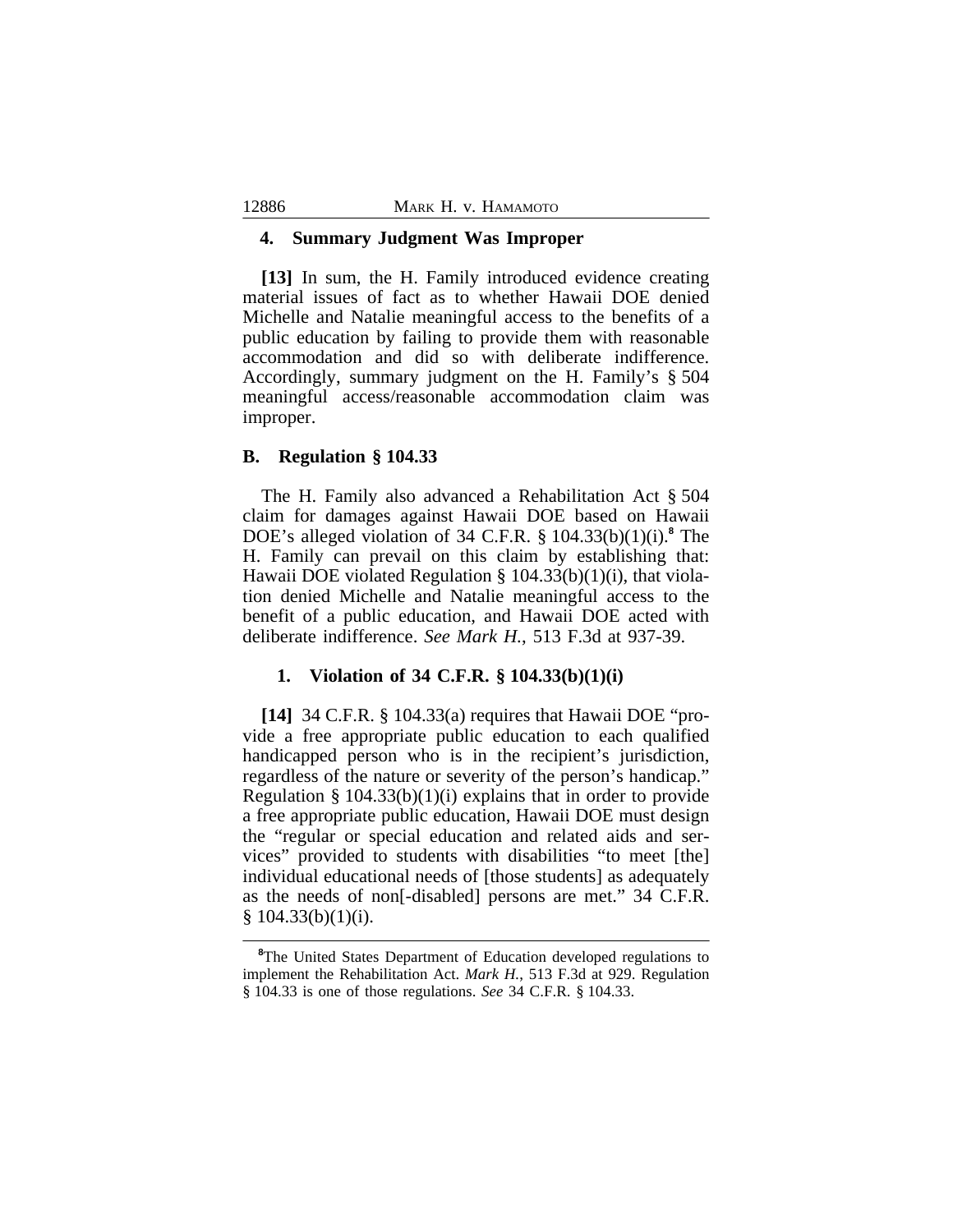| MARK H. V. HAMAMOTO | 12887 |
|---------------------|-------|
|---------------------|-------|

The H. Family alleged that Hawaii DOE violated 34 C.F.R § 104.33(b)(1)(i) because the design of Michelle and Natalie's IEPs was so inadequate that Michelle and Natalie were unable to access *any* of the benefits of a public education. Presumably, at a minimum, Hawaii DOE's education programs for its non-disabled students allow those students to access at least some benefits of a public education. Thus, the H. Family alleged, Hawaii DOE did not design Michelle and Natalie's IEPs to meet their needs as adequately as the needs of other students are met.

As discussed in detail above, the evidence presented raises a genuine issue of material fact as to whether Michelle and Natalie needed autism-specific services in order to access the benefits of public education. The evidence also supports the allegation that the IEPs that Hawaii DOE provided Michelle and Natalie were not designed to provide those autismspecific services. For example, the administrative hearing officer found that, before 1999, the girls' IEPs did not include autism-specific services. Additionally, Dr. LeGoff reported that Hawaii DOE initially refused to include the autismspecific services that he recommended in the girls' IEPs.

**[15]** Accordingly, the H. Family raised genuine issues of material fact as to whether Hawaii DOE failed to design Michelle's and Natalie's IEPs to include the autism-specific services necessary to meet Michelle's and Natalie's educational needs as adequately as the needs of non-disabled students were met. This raises a plausible  $\S 104.33(b)(1)(i)$ claim.

## **2. Meaningful Access**

In *Mark H*., this court observed that "a disabled individual may be denied 'meaningful access' to public education when that education is not designed to meet her needs as adequately as the needs of other students are met." *Mark H.*, 513 F.3d at 938 n.14. Here, if, as the H. Family alleged, Hawaii DOE vio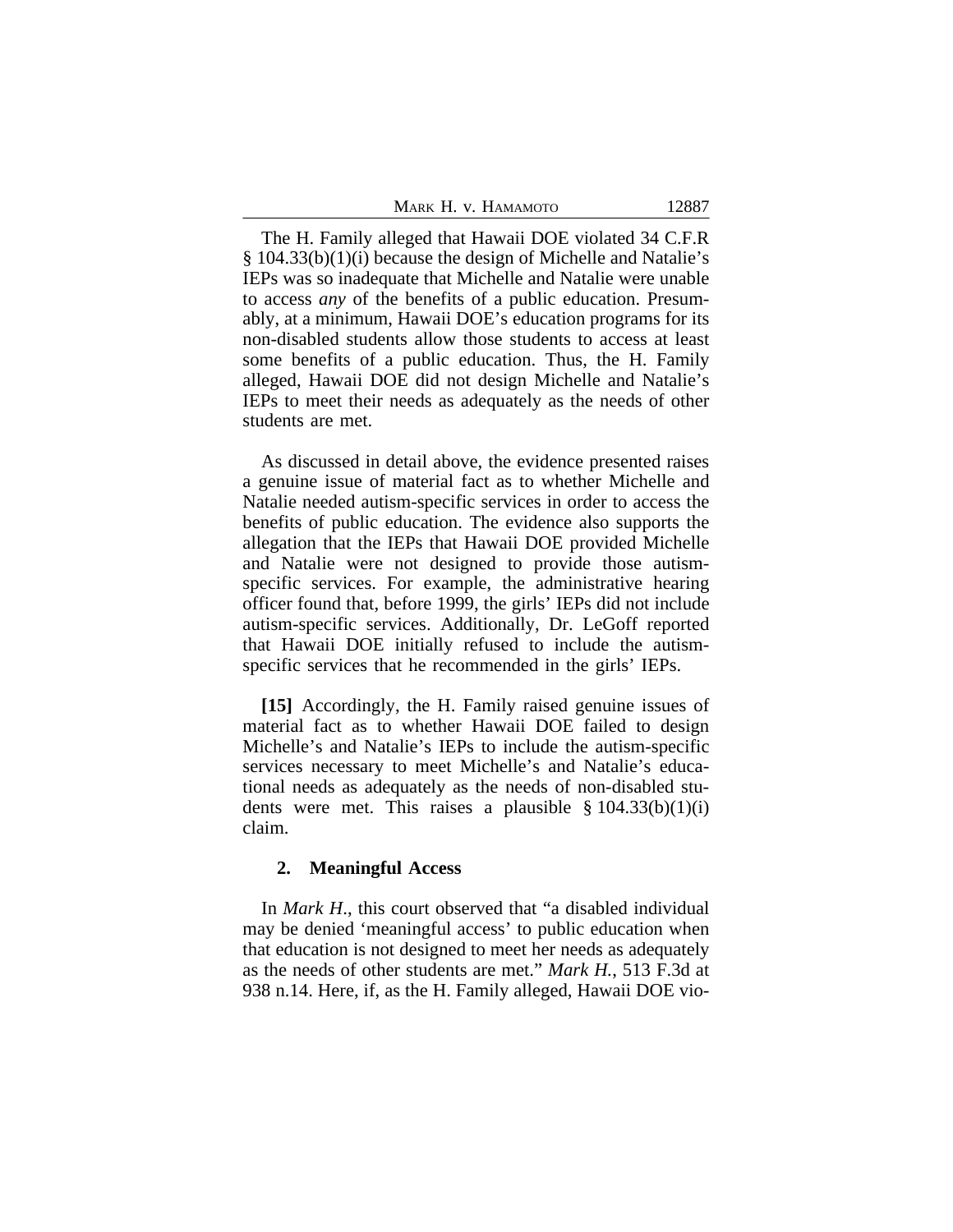lated  $\S$  104.33(b)(1)(i) by failing to design Michelle's and Natalie's IEPs so as to provide the girls any access to the benefits of a public education, such a violation would also likely establish the denial of meaningful access. Consequently, the H. Family raised genuine issues of material fact as to whether Hawaii DOE violated Regulation § 104.33(b)(1)(i) in such a way that the violation denied Michelle and Natalie meaningful access to the benefits of a public education.

## **3. Deliberate Indifference**

The H. Family can establish that Hawaii DOE acted with deliberate indifference by showing that: (1) Hawaii DOE knew that its actions would likely result in a violation of Michelle and Natalie's federally protected right to have education programs that were designed to meet their needs as adequately as the needs of other students are met and (2) Hawaii DOE failed to act upon that likelihood. *See Lovell*, 303 F.3d at 1056.

Hawaii DOE knew that it was obligated by 34 C.F.R. § 104.33(b)(1)(i) to design Michelle and Natalie's IEPs to meet their needs as adequately as the as the needs of other students are met. The H. Family alleged that in order for Michelle and Natalie's IEPs to be designed to meet their needs as adequately as the needs of other students are met, Hawaii DOE needed to design Michelle and Natalie's IEPs to include autism-specific services. The H. Family further alleged that Hawaii DOE did not design Michelle and Natalie's IEPs to include autism-specific services. As outlined above, evidence supports these allegations.

Thus, the H. Family raised genuine issues of material fact as to whether Hawaii DOE knew that its failure to design Michelle and Natalie's IEPs to include autism-specific services was likely to result in a violation of Michelle and Natalie's federally protected rights, and failed to act upon that likelihood. Accordingly, the H. Family raised genuine issues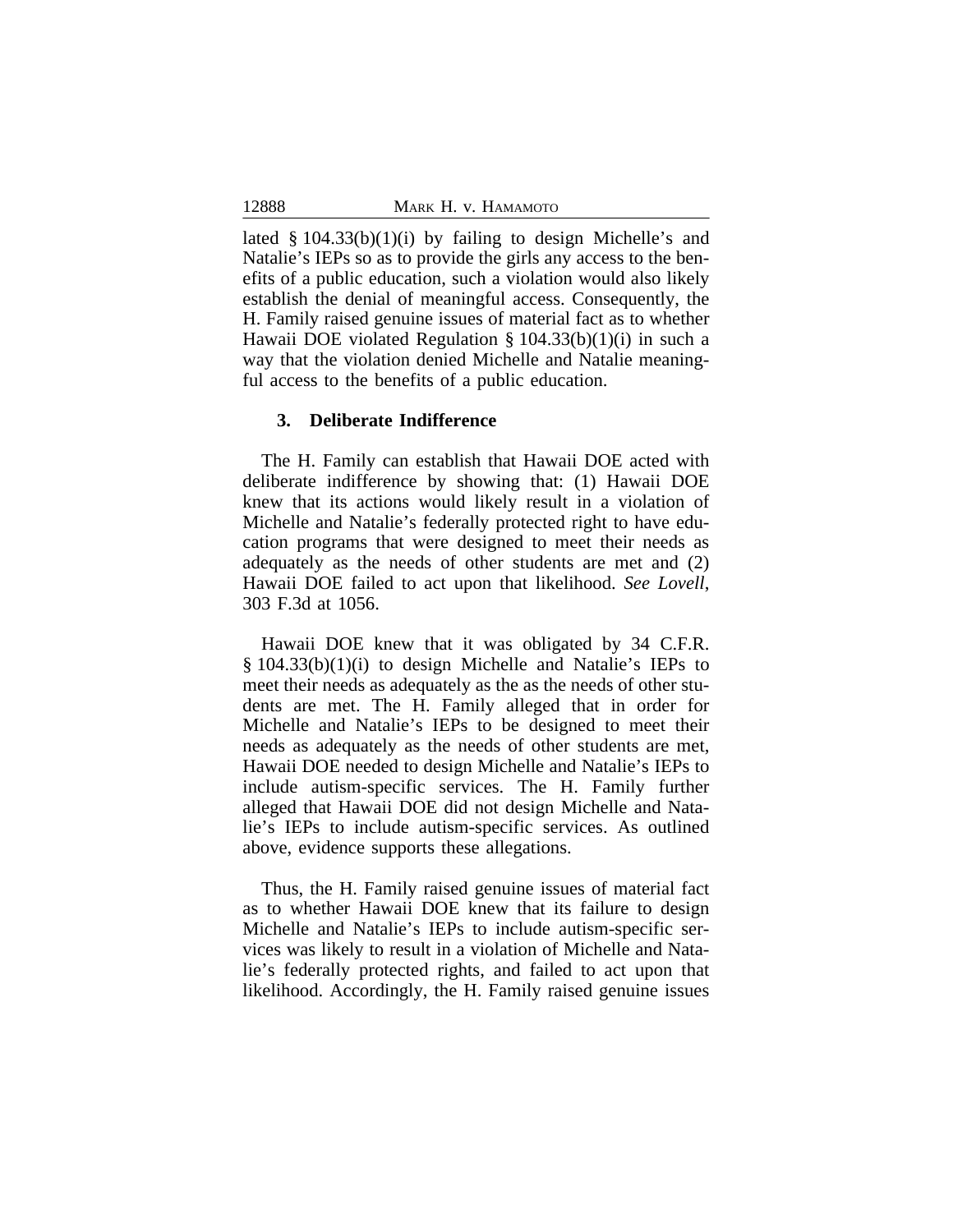of material fact as to whether Hawaii DOE violated 34 C.F.R.  $§$  104.33(b)(1)(i) with deliberate indifference.

#### **4. Summary Judgment Was Improper**

**[16]** In sum, the H. Family introduced evidence raising genuine issues of material fact as to whether: (1) Hawaii DOE violated  $\S$  104.33(b)(1)(i) such that it denied Michelle and Natalie meaningful access to the benefits of a public education; and (2) Hawaii DOE acted with deliberate indifference. Thus, the district court erred in granting Hawaii DOE's motion for summary judgment on the H. Family's meaningful  $access/Regularion \S 104.33(b)(1)(i) claim.$ 

## **C. Reassignment**

Judge Real has presided over this case twice now, even though the case was originally assigned to him through his temporary assignment to the District of Hawaii. Accordingly, we direct the Clerk of the United States District Court for Hawaii to reassign this case to a different judge. *See D'Lil v. Best W. Encina Lodge & Suites*, 538 F.3d 1031, 1040-41 (9th Cir. 2008) (holding that reassignment is appropriate in unusual circumstances).

## **IV. CONCLUSION**

For all the above-outlined reasons, the district court erred when it granted Hawaii DOE's motion for summary judgment on the H. Family's claims that Hawaii DOE violated Rehabilitation Act § 504 by: (1) failing to provide the girls with the reasonable accommodation of autism-specific special education services, and (2) failing to design the girls' IEPs to meet the girls' needs as adequately as the needs of non-disabled students are met as required by  $34$  C.F.R.  $\S$  104.33(b)(1)(i). Accordingly, we reverse the district court's grant of summary judgment on those claims, and remand for further proceedings consistent with this opinion.